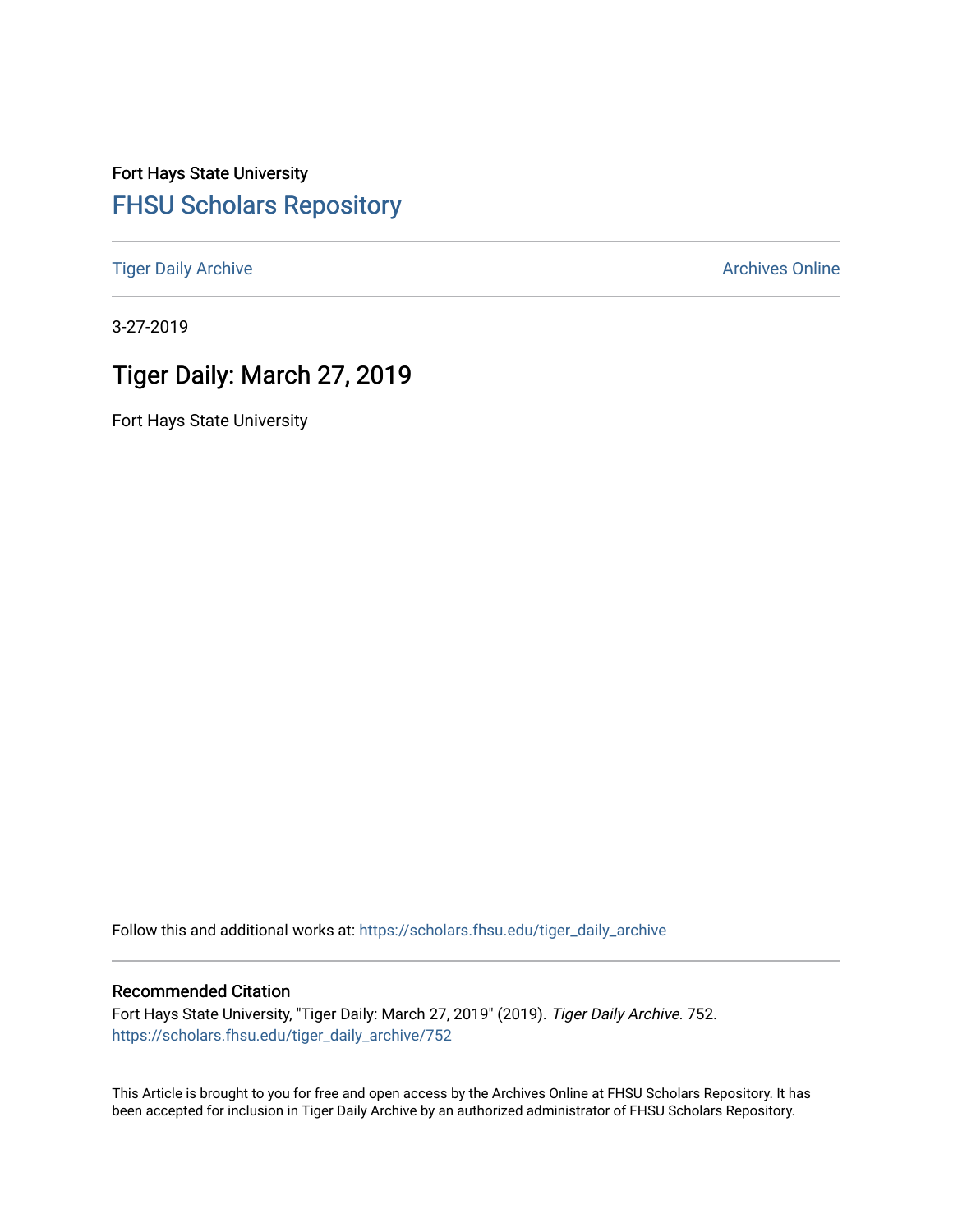# Tiger Daily [March 27, 2019]

# Tiger Daily

Wed 3/27/2019 10:14 AM

To: Tiger Daily < TigerDaily@fhsu.edu>;



#### **ANNOUNCEMENTS**

- · **Catholic [Disciples](#page-2-0)**
- · **Faculty Development Funding**
- · **Allied Health Department Seeks Obstetrical Models for Student Training from Campus Community and Hays Community**
- · **Experiential Learning Innovation Grant**
- · **National Student Employment Week**
- · **Swimming Tigers**
- · **25Live Room Reservation System will be Available Monday, April 1!**
- · **Last Chance for Students to Apply for the \$500 Lynn Haggard Undergraduate Library Research Award**
- · **Campus Intramurals Easter Egg Hunt**
- · **Olliff Symposium**
- · **TILT Tip: Blackboard Instructor App: [Connecting](#page-5-0) with your Students**
- · **Tiger Mania is Quickly Approaching!**
- · **Now Accepting Submissions for the April 24 Annual John Heinrichs Scholarly and Creative Activities Day**
- · **Student Organization Award Nomination Packets Are Now Available!**
- · **FHSU Hispanic College Institute**

### **EVENTS**

### **THIS WEEK/WEEKEND**

- · **Center for Civic Leadership March Events – Dates & Times Below**
- · **Physical Disabilities Day – TODAY; 8:00am to 10:30am and 4:30pm to 6:30pm**
- · **Hispanic Dance Session – TODAY; 6:30pm to 9:00pm**
- · **An Evening with John Musgrave: Cultural Memory and the Vietnam Era - TODAY; 7:00pm to 9:00pm**
- · **Entrepreneur Direct: Special Guest Speaker Jim Brull – TOMORROW; 12:00pm to 1:15pm**
- · **Tertulia - TOMORROW; 3:30pm to 4:30pm**
- · **Learning Disabilities Day – TOMORROW; 6:30pm to 8:30pm**
- · **The Faulkner Challenge: \$10,000 in Cash Awards – March 30; 9:00am to 1:30pm**
- · **Hays [Symphony](#page-8-0) Orchestra Event – March 30; 7:30pm**
- · **SAAC Dodgeball Tournament – March 31; 1:00pm**

### **FUTURE EVENTS**

- · **Opening Day of Intramural Softball – April 1; 4:30pm to 7:00pm**
- · **Hispanic Film Festival - April 1; 6:00pm**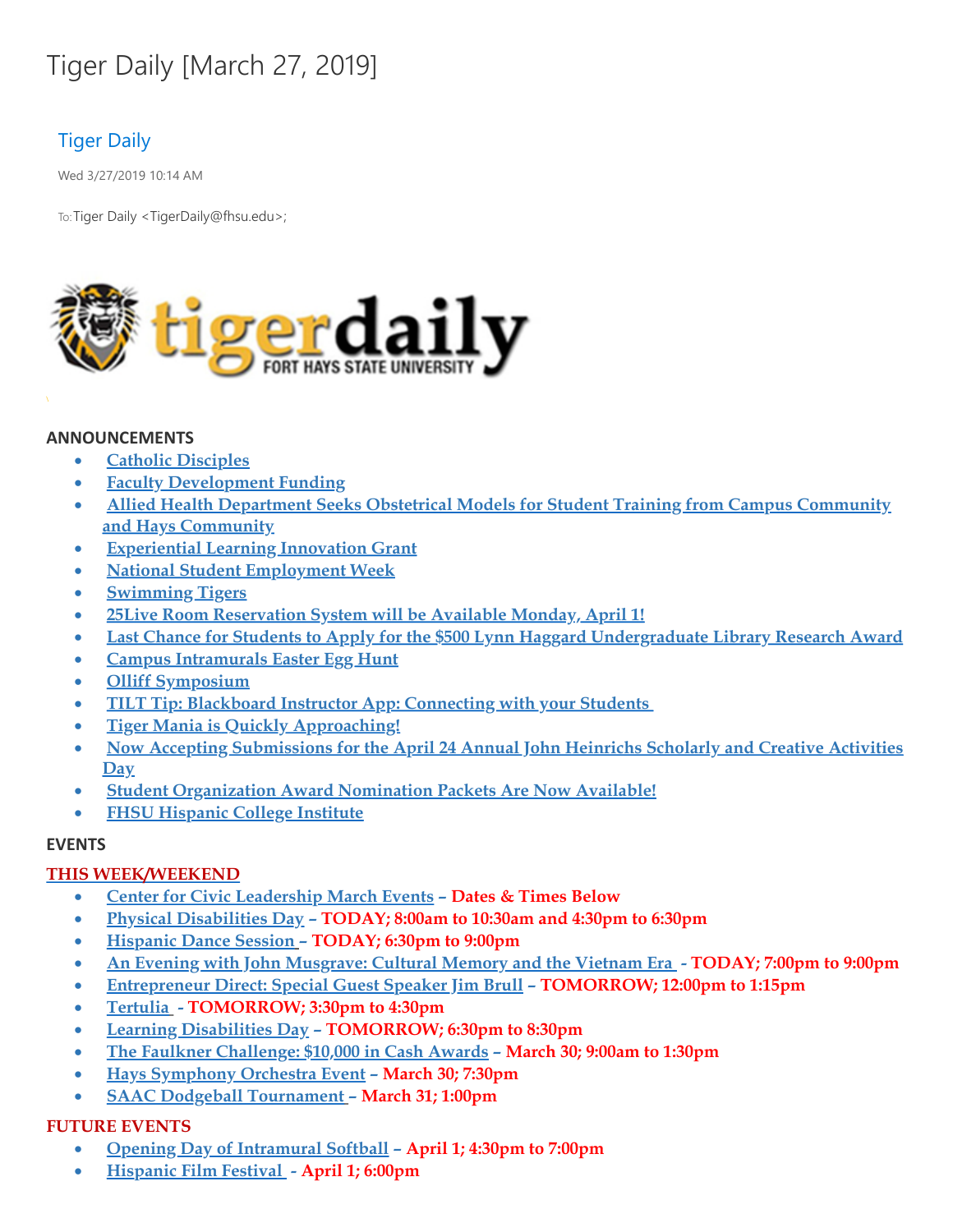- · **Science Café Presents: "Artificial Intelligence and the Future of Humanity" - April 1; 7:00pm**
- · **Ice Cream Social – April 4; 6:00pm to 7:30pm**
- · **SBDC Tax Workshops – Dates & Times Listed Below**
- · **MDC Workshop: Building Powerful Teams With Accountability – April 11; 8:30am to 12:00pm**
- · **LockDown Browser + Respondus Monitor: Instructor Training – Dates & Times Listed Below**
- · **MDC Workshop: Tech Tips for Business – April 17; 8:30am to 12:00pm**

# **SHARE WITH STUDENTS**

- · **Political Science Offers Four 8-Week Courses for Fall 2019**
- · **Presenting Like a Pro Workshop Series Concludes**
- · **NEW! Certificate in Writing**

# **STUDENT ABSENCES**

· **ITEEA Conference**

# **ANNOUNCEMENTS**

# **Catholic Disciples**

Catholic Disciples takes place on Wednesday nights, 8:00pm in the Comeau Catholic Campus Center located at 506 W. 6th St. Hays, KS. Come by to enjoy weekly speakers, prayer, and fellowship. We hope to see you all there!

# **Faculty Development Funding**

The last 2018-19 deadline *with Chair and Dean electronic approval* is April 1.

- <span id="page-2-0"></span>· **Complete** and **detailed** application responses assist committee review and probability of full funding (within limit).
- · Only applications **completing chair and dean electronic approval no later than April 1** will be considered in this cycle. Verify **earlier department/college deadlines** with your chair and dean.
- · Bank Roll Over option is available for higher cost events (more than \$3,000) taking place in the *next* academic year (19-20). This requires applying twice, once in 18-19 and again in 19-20. Contact the Office of the Provost for details.
- · Funding decisions are relayed approximately *2 weeks* following the due date.

Use this link (Faculty [Development](notes://LNapps/86257474006926D5) Funding) to access the **Lotus Notes Workspace** (not web based) application. **\* Read instructions and guidelines** (LN menu, blue buttons) *prior* to completing the form. *Track your application electronic progress* by returning to "Faculty Development Funding" on LN Workspace.

Additional information: [https://www.fhsu.edu/academic/provost/faculty\\_dev\\_fund/index](https://www.fhsu.edu/academic/provost/faculty_dev_fund/index) If you have questions or would like assistance accessing and/or completing the FDF form, contact Janet Kohl at [jakohl2@fhsu.edu](mailto:jakohl2@fhsu.edu) or by phone, 4207.

The next due date will be September 20, 2019.

**\* Alternate instructions** for accessing the FDF process in Lotus Notes: Open LN Workspace. Use Ctrl O **or** Command O **or** go to the top menu and click File, pull down to Open and then IBM Note Application. Any of these will bring up the "Open Application" box. Next to "Look in" it might say "On My Computer. " Click the arrow next to this box to switch it to "LNapps/FHSU." In the box below, scroll down to "apps" and open, then scroll down to "Faculty Development Funding" and open. The process will open and will also be placed on your Workspace for future use.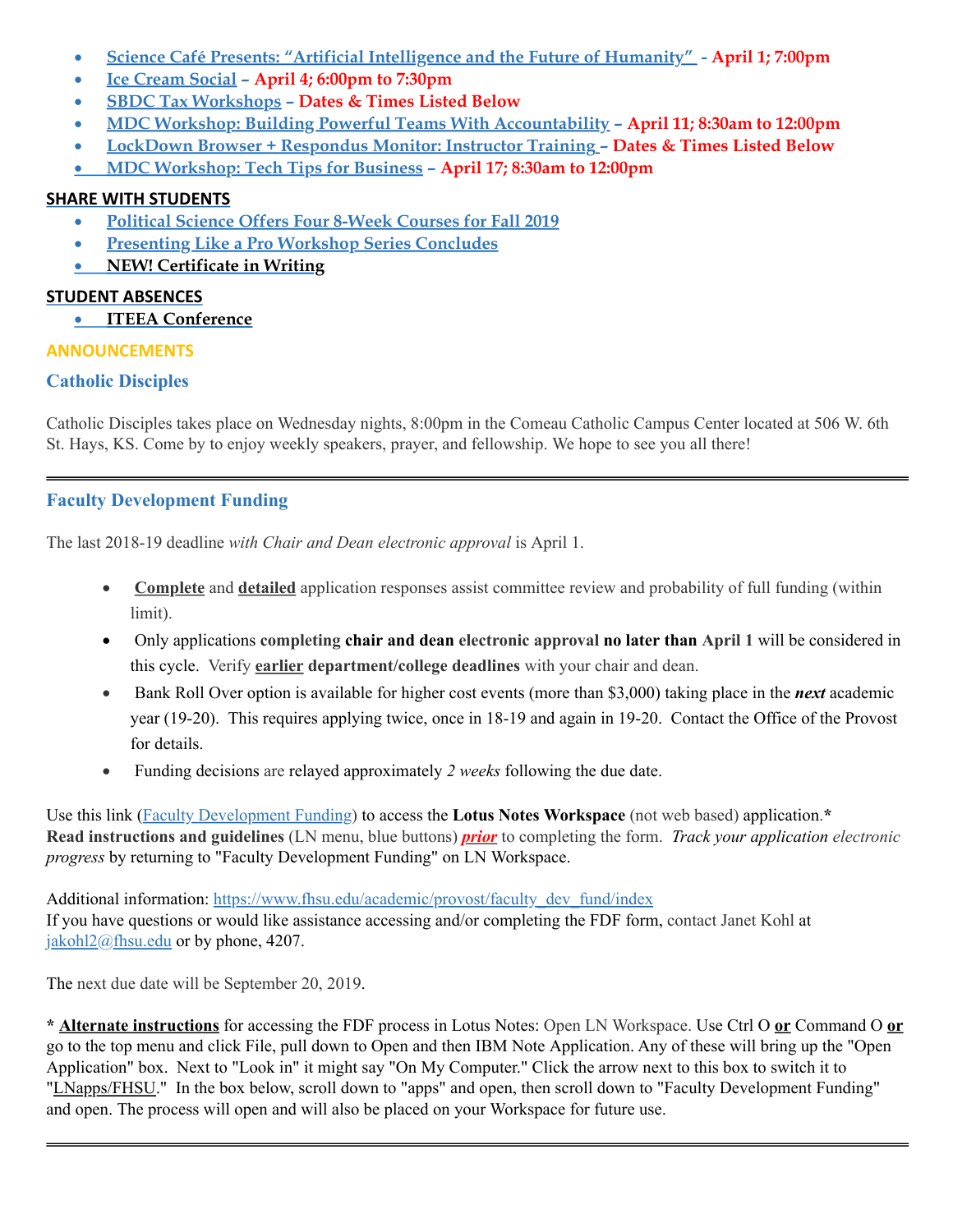# **Allied Health Department Seeks Obstetrical Models for Student Training from Campus Community and Hays Community**

The Allied Health Ultrasound program is seeking **expecting women** from campus and the community willing to serve as a scan model for training students. Each ultrasound scan is supervised by a certified sonographer that works with the students to learn the proper mechanics of scanning. Each scan will take about one hour. There is no charge. There is no official report reading from a physician generated. Requirements to volunteer, is that the expecting mother is between 20 and 40 weeks at their scheduled scan time, the mother cannot be considered to be in a high risk pregnancy, and must have physician permission. Ultrasound appointments will be set up for Tuesday early afternoons or Wednesday mornings. **There are several open times we are looking to fill in April.**

For those interested or if you know someone who might be interested, please contact Jennifer Wagner at [jrwagner@fhsu.edu](mailto:jrwagner@fhsu.edu) for more information.

# **Experiential Learning Innovation Grant**

Do you incorporate hands-on learning activities into your courses? Are you interested in developing a high-impact educational practice to increase student learning? If you answered yes to either question, consider applying for an Experiential Learning Innovation Grant, awarded as a reimbursement grant up to \$500. Applications are being accepted for the summer and/or fall 2019 terms.

Do you incorporate service-learning (a specific type of experiential learning) into your courses? Are you interested in integrating service-learning projects with curricular, research, and service opportunities? If so, consider applying for a Provost's Service-Learning Faculty Fellowship, funded as a \$1500 stipend. Applications are being accepted for the 2019-20 academic year.

You can access additional information, as well as the grant and faculty fellowship applications, at the following website: [http://www.fhsu.edu/academic/provost/Experiential\\_Learning/.](http://www.fhsu.edu/academic/provost/Experiential_Learning/)

Questions and applications can be directed to Tamara Lynn [\(tjlynn@fhsu.edu\)](mailto:tjlynn@fhsu.edu), Co-Chair of the University Experiential Learning Committee. Applications must be received by April 10 to be considered for funding during the summer and/or fall 2019 term (Experiential Learning grants) or the 2019-20 academic year (faculty fellowship).

*-Tamara J. Lynn, Ph.D., Assistant Professor, Department of Criminal Justice*

### **National Student Employment Week**

To All Supervisors of Student Employees:

It's time to start planning . . . April 14-20 is National Student Employment Week, and the Student Employment Office encourages everyone to show their appreciation for all of the wonderful student employees we have here at Fort Hays State University. They are a very vital part of our organization and make many important contributions to our operation.

Please take some time during the week of April 14-20 to express your appreciation for our student employees' hard work and dedication.

#### *Please share this information with other supervisors in your area.*

*-Simone Werth, Student Employment Coordinator*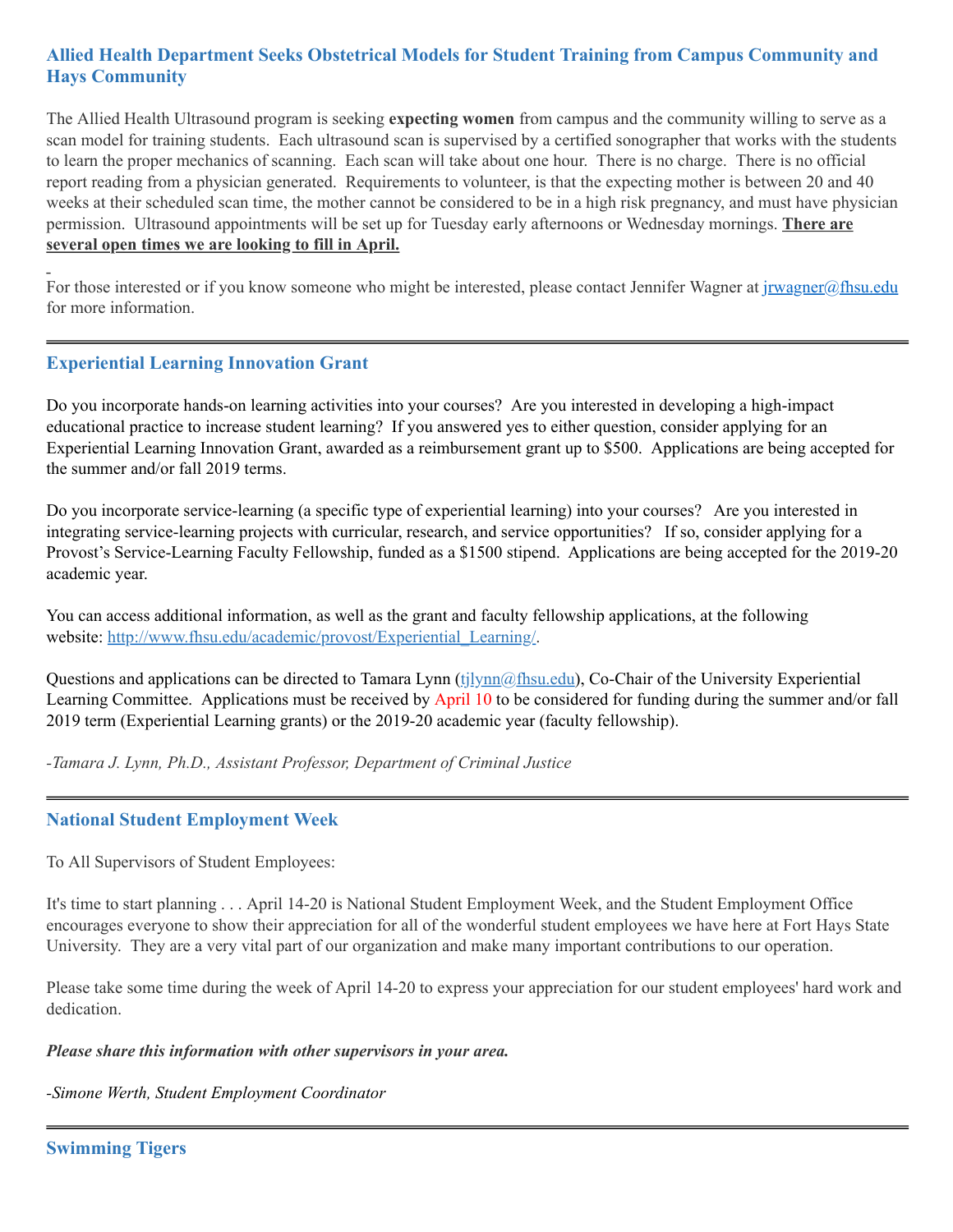Registration for the FHSU Swimming Tigers Program is now available on [www.imleagues.com!](http://www.imleagues.com/) The Swimming Tigers Program is available for parents and children six months of age and older, offering public and private lessons. Registration is on a first come first serve basis. There will be four different sessions offered throughout the summer, the first session beginning June 3. Public lessons will be 45 minutes long for two weeks, Monday through Thursday, while private lessons will be held for one week, Monday through Thursday, taught in 30 minute sessions. All lessons will take place in the FHSU Pool located in Cunningham Hall.

If you are interested is registering your child for swimming lessons follow the directions below.

- 1. Go to [www.imleagues.com](http://www.imleagues.com/). If you already have an account skip to step 6.
- 2. Click on the orange "Signup" tab on the top right.
- 3. Click on "Select School/Organization" and type FHSU Cunningham Facility Use.
- 4. Fill out information.
- 5. Confirm your account through email.
- 6. Once logged in click on the "FHSU Cunningham Facility Use" tab in top left corner.
- 7. Select the blue "Pool" tab to the right of the tiger logo.
- 8. Click on which session you would like to join.
- 9. Click on the level you would like to participate in.
- 10. Once in the level, click on the green outlined "Register/Signup" tab.
- 11. Enter child's name in "Team Name" .
- 2. Fill out the information and make the payment.
- 13. You are now registered for swim class.

14. If you have multiple kids in the same level and session, sign them up for the same session but different level. Please contact the office and let them know. We will transfer them to the correct class.

If you have any issues or further questions please do not hesitate to call our office, 785-628-4373.

### **25Live Room Reservation System will be Available Monday, April 1!**

We are excited to announce the launch of our new campus-wide room reservation system, 25Live! This new system replaces our previous EMS reservation system and will be available campus-wide beginning, Monday, April 1<sup>st</sup>. 25Live enables event planners, academic schedulers, and room requestors to search dates and locations and schedule FHSU rooms. 25Live facilitates posting of events to FHSU's web calendars, and the software is fully hosted, which means you can access it from anywhere!

#### **How do I access 25Live?**

Starting Monday, April 1, visit <https://25live.collegenet.com/pro/fhsu> and login with your TigerNetID credentials.

### **What rooms can I request with 25Live?**

General academic classrooms can be requested online using 25Live. Memorial Union rooms and availability can be viewed in 25Live, but rooms cannot yet be requested in 25Live. A feature that is essential to the Union's room reservation process is currently in development with 25Live. Once that feature is released, the Union's rooms will be available to request in 25Live. We are also adding conference rooms to 25Live. If you would like your conference room or other space added to 25Live, visit <https://fhsu.edu/tigertech/25live> for more information.

### **Will I need to resubmit reservations that were made in EMS?**

No. All future events that were booked using EMS have been imported into 25Live. You will not need to resubmit any events that were previously made in EMS.

#### **University Calendar**

The University calendar has also been replaced with the 25Live calendar. Requests for event placement on the University calendar can be made during the event creation process. See the 25Live user guide for more details: [https://fhsu.edu/tigertech/25live.](https://fhsu.edu/tigertech/25live)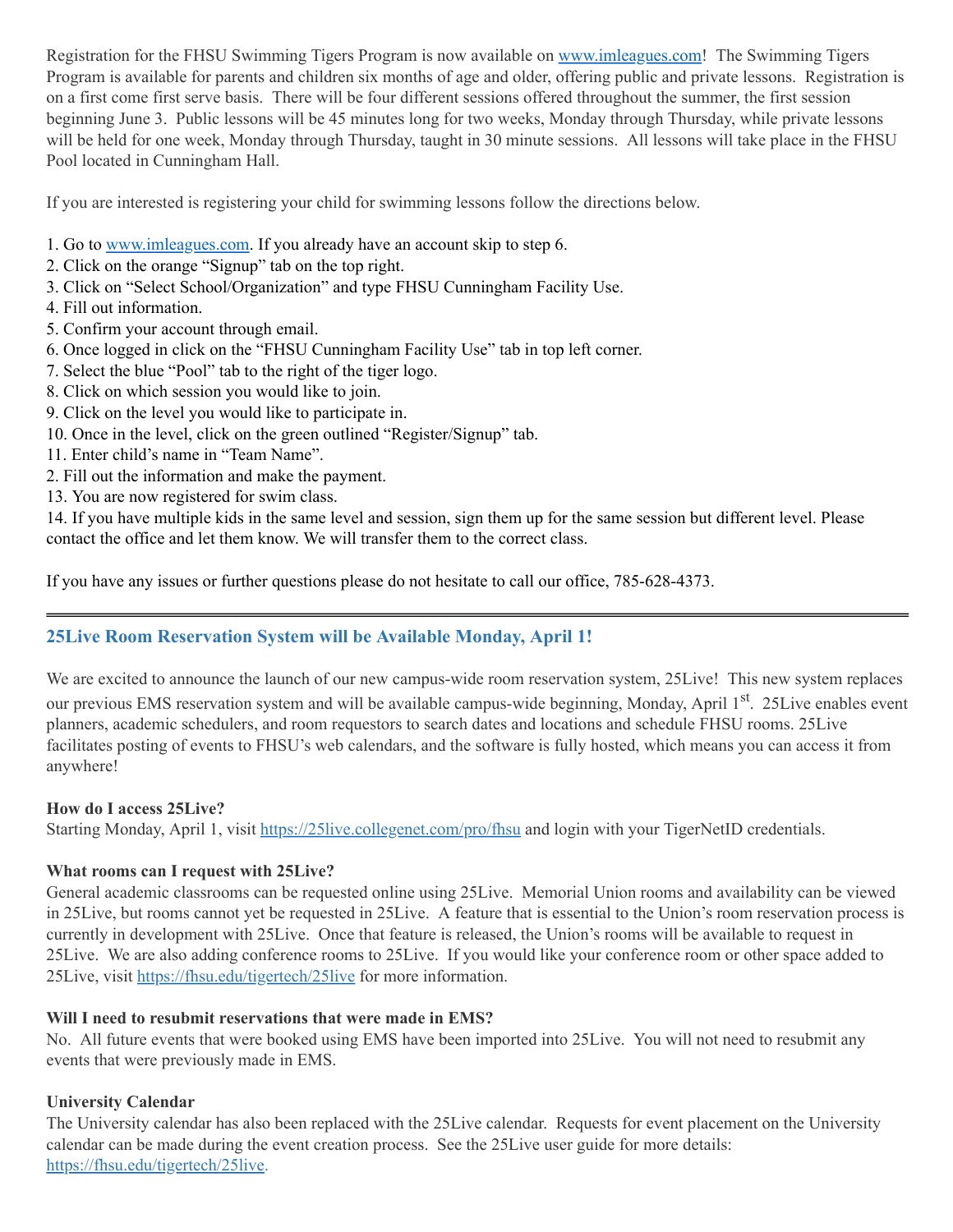#### **Will training be available for 25Live?**

Yes. We are hosting the following training sessions and have also developed user guides that are available on the website: [https://fhsu.edu/tigertech/25live.](https://fhsu.edu/tigertech/25live)

- Monday, April  $1 10$  a.m. to  $10:30$  a.m. Tomanek Hall, Room  $161$
- Tuesday, April  $2 3:30$  p.m. to  $4:00$  p.m. Tomanek Hall, Room 161
- Wednesday, April  $3 9$  a.m. to  $9:30$  a.m. Tomanek Hall, Room 161
- Thursday, April  $4 2:30$  p.m. to  $3:00$  p.m. Tomanek Hall, Room 161
- <span id="page-5-0"></span>• Friday, April  $5 - 9$  a.m. to  $9:30$  a.m. – Tomanek Hall, Room 161

#### **Questions? Contact Kristin Rupp – [knrupp@fhsu.edu](mailto:knrupp@fhsu.edu)**

# **Last Chance for Students to Apply for the \$500 Lynn Haggard Undergraduate Library Research Award**

Forsyth Library is accepting applications for the *Lynn Haggard Undergraduate Library Research Award* until **March 31, 2019.** This \$500 cash award recognizes undergraduate research conducted in the Fall 2018 or Spring 2019 semester that incorporates the use of Forsyth Library resources and demonstrates exemplary information literacy and research skills.

On-campus, virtual, and international students are eligible and may apply by submitting projects such as undergraduate research papers, digital projects, videos, posters, compositions, and/or design portfolios and writing a short reflective essay describing their use of library tools and resources in their project. A letter of support from a faculty mentor will also be required for the application, confirming the project was completed in conjunction with an FHSU class or scholarly activity, and that it meets discipline standards.

The student award winner will receive a cash prize of \$500 and will have their work featured in the FHSU Scholars Repository. [Application](https://scholars.fhsu.edu/) details and additional information about the award can be found at: [https://fhsuguides.fhsu.edu/lhulra.](https://fhsuguides.fhsu.edu/lhulra)

If you have questions about the award or the application process, please email  $Ihulra@fhsu.edu$ .

### **Campus Intramurals Easter Egg Hunt**

March 27<sup>th</sup> and March 28<sup>th</sup> is the free registration days for the Easter egg hunt. Go onto imleagues.com to sign up!

Lots of prizes will be awarded!

### **Olliff Symposium**

Olliff Symposium - Supporting the mental well-being of students in Kansas from pre-kindergarten through college. The College of Education presents Dr. Bernard Franklin, "Trauma Informed Environments. " Attendance is free for all FHSU faculty, staff, and students. For more information and to register, please visit: [https://www.fhsu.edu/olliff-family-educational](https://www.fhsu.edu/olliff-family-educational-symposium/index)symposium/index.

# **TILT Tip: Blackboard Instructor App: Connecting with your Students**

Blackboard Instructor is Blackboard's brand new mobile application that gives instructors a quick and easy way to manage courses, interact with students, and view content. Learn more at [http://www.blackboard.com/mobile-learning/blackboard](http://www.blackboard.com/mobile-learning/blackboard-instructor.html)instructor.html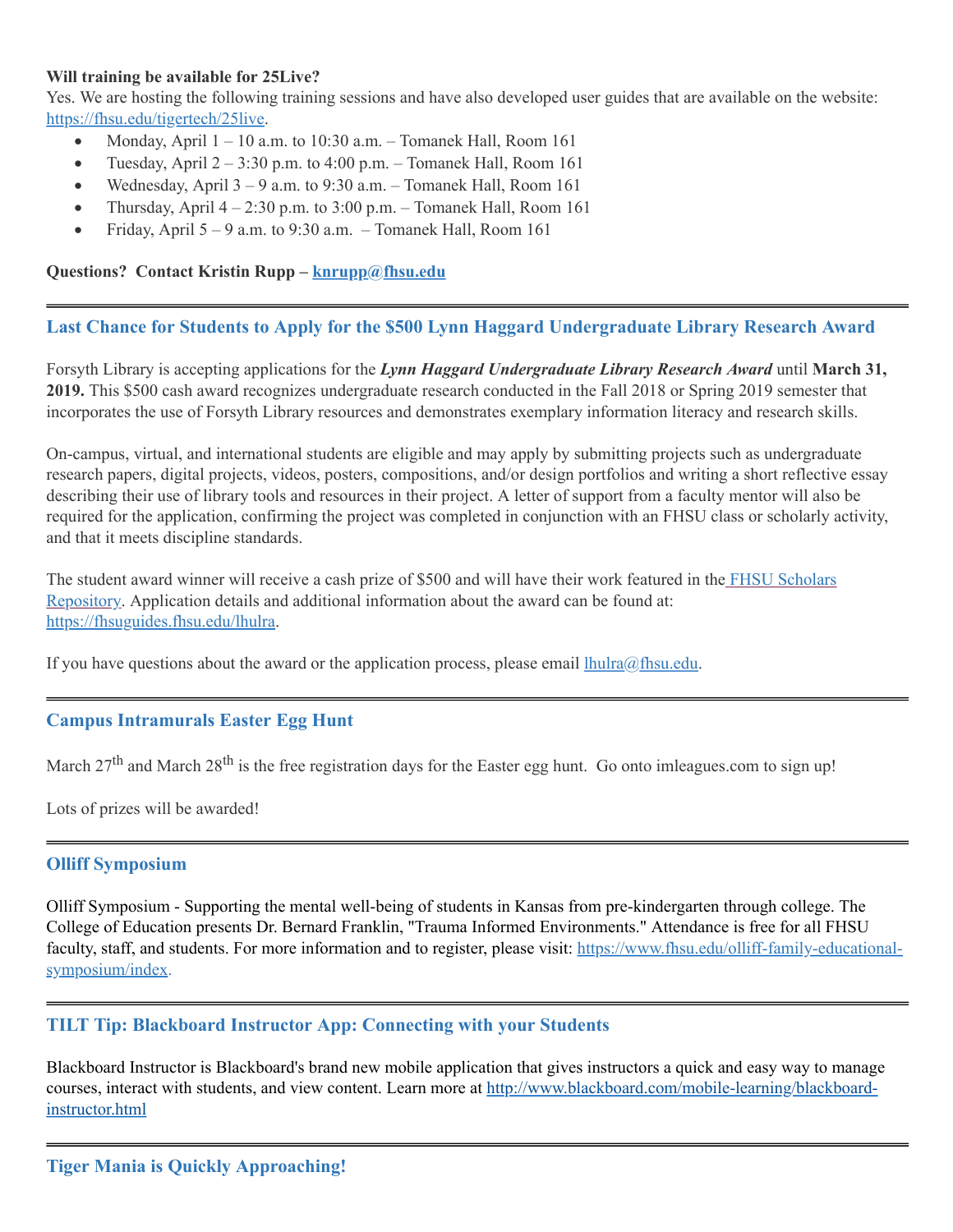On Monday, April 1<sup>st</sup>, the Admissions Office will be hosting our annual open house for high school sophomores and juniors. This event gives prospective students a unique opportunity to visit our beautiful campus and learn about our outstanding academic programs. This year, we are expecting about 200 students plus their families to participate!

Please note that participants will not be required to use a parking permit for this event. They will be asked to park in designated areas, and to utilize the campus shuttle whenever possible. In addition, schools that are bringing buses with large groups will be dropping their students off in front of Sheridan Hall. University Police will be barricading several parking spots in front of Sheridan Hall that day.

If you have any questions about this event, please contact Carolyn Tatro  $(c \cdot \text{atatro}(@f \cdot \text{hsu.edu})$  or call the Admissions Office at x5666. See more details, including the full itinerary here: [https://fhsu.edu/admissions/events/tiger-mania.](https://fhsu.edu/admissions/events/tiger-mania)

We appreciate your cooperation and your continued enthusiasm for this popular recruiting event!

# **Now Accepting Submissions for the April 24 Annual John Heinrichs Scholarly and Creative Activities Day**

The submission deadline for posters, oral presentations, creative works and discussion roundtables is **April 1**.

Virtual and on campus students, faculty and staff are encouraged to participate.

#### **NEW this year:**

Virtual poster and oral presentations are now being accepted!!!! Virtual students, faculty and staff now have the option to submit a video to accompany their poster. Virtual oral presentations will also be available. More information is available on the submission sites!

Posters may be designated as Sustainable Development Research according to the following criteria: focuses on improving People, Prosperity, Partnerships, Peace, or the Planet. Example research topics might include: ecosystem conservation, energy efficiency, hunger and food waste reduction, socio-political partnerships to achieve global objectives, or the balance of social, economic, and ecological objectives in for-profit organizations.

Proposals for Discussion Roundtables will also be accepted this year! Round table sessions allow individuals working and/or interested in a variety of scholarly topics to engage in a moderated discussion.

Voting for the People's Choice Awards will be electronic this year! Bring a smartphone or similar device to vote for your favorite poster or creative work!

#### **Please go to the following links for more information and to submit proposals.**

#### Poster submissions <https://fhsu.infoready4.com/#competitionDetail/1783735>

In addition to poster guidelines, we have included a poster template, tips for creating posters and the scoring rubrics for empirical and non empirical posters. Virtual poster presenters will be asked to upload a short 2 -3 minute video that describes their poster.

#### Oral presentations <https://fhsu.infoready4.com/#competitionDetail/1783725>

250 word abstracts are requested. If accepted, presenters will be notified of their scheduled time. Virtual presenters will be provided with information regarding their live video presentation, and will be required to provide a recorded video as a backup.

Roundtable discussions <https://fhsu.infoready4.com/#competitionDetail/1784398> 250 word abstracts are requested.

Creative Works- contact Linda [Ganstrom](mailto:lmganstrom@fhsu.edu) for information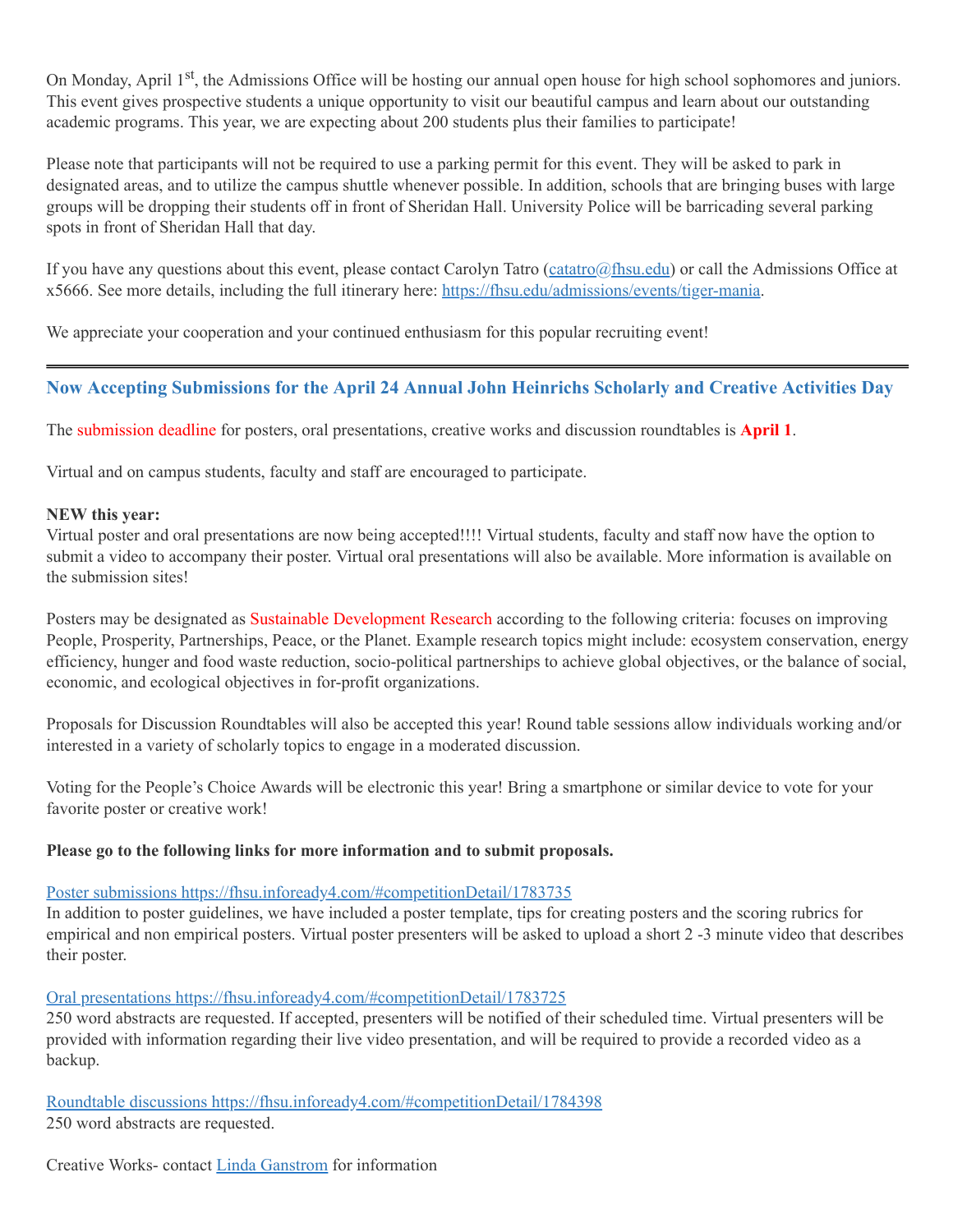More information is available at <https://www.fhsu.edu/academic/research/saca/index>

The Annual John Heinrichs Scholarly and Creative Activities Day is sponsored by the Scholarship Environment Committee, *the Office of the Provost, the Office of Scholarship and Sponsored Projects,* academic departments and the Deans.

Contact [Leslie](mailto:lzpaige@fhsu.edu) Paige with any questions.

# **Student Organization Awards Nomination Packets Are Now Available!**

Has your student organization been doing amazing things this year?! Let the rest of campus know how great your student organization is by filling out the Student Organization Awards Nomination Packet! Every year the Center for Student Involvement recognizes student organizations for all their hard work throughout the year. Don't forget to join us for the reception for the reception on Thursday, April 18<sup>th</sup> at 4:45 PM. RSVP on TigerLink to attend!

Nomination packets are due on **[TigerLink](https://tigerlink.fhsu.edu/)** by 11:59 PM on Friday, April 5<sup>st</sup>, 2019

For questions, contact the Center for Student Involvement at  $csi(\omega f$  filsu.edu, call 785-628-4664, or visit us in the lower level of the Memorial Union.

# **FHSU Hispanic College Institute**

Fort Hays State University's Hispanic College Institute is a free, four-day, residential program that prepares high school Hispanic students to enter and succeed in higher education.

**Where**: Fort Hays State University **When**: June 19-22, 2018 **Who**: Hispanic high school sophomores (Class of 2021) or juniors (Class of 2020)

The program is based on research and input from Hispanic educators and community leaders, and much of the content is delivered by Hispanics who can relate to the students' experiences and challenges.

#### How to Apply

Apply soon, as we still have a limited number of spots available. To be eligible, a student must:

- Have a 2.5 GPA or above;
- Be a current Hispanic high school sophomore (Class of 2021) or junior (Class of 2020).

There are a limited number of spaces available and acceptance to the program is based off of the application.

[APPLY](https://webapps.fhsu.edu/hciapplication/) NOW! The deadline to apply is May 1, 2019.

If you have further questions, please feel free to contact Erica [Meneses](mailto:mailto:h_perez@fhsu.edu?subject=mailto:h_perez@fhsu.edu) at 785-628-4503.

### **EVENTS**

**Center for Civic Leadership March Events** Dates & Times Listed Below

# **March 1 st -31 st : Women from A-Z Display**

*Forsyth Library*

Be sure to stop by Forsyth Library during March, Women's History Month, to view the Women's Leadership Project's "Women in History from A-Z" display.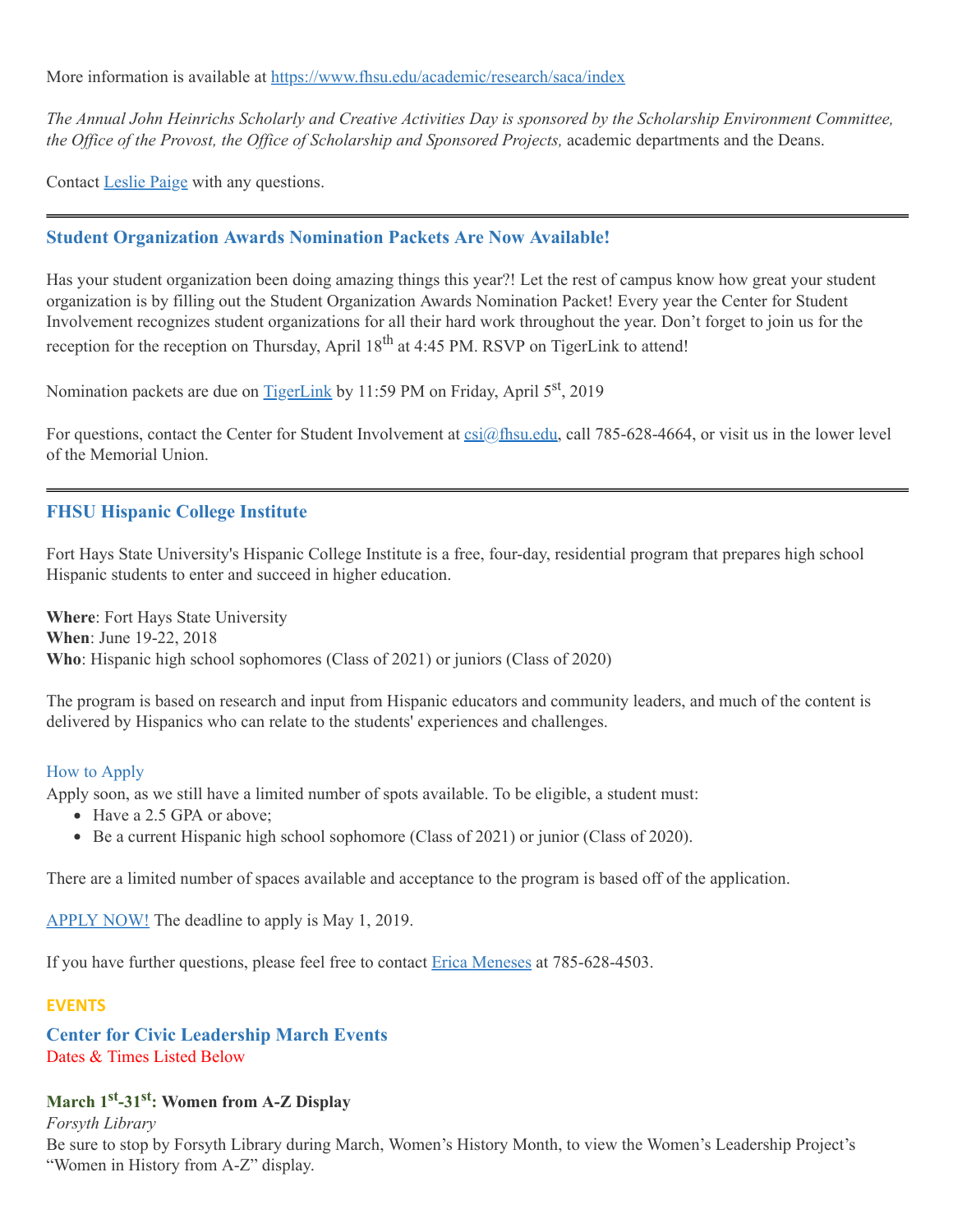# **March 27 th : Times Talk: April Terry**

#### *Forsyth Library South Study Space, 12:30pm-1:30pm*

Dr. April Terry of the Criminal Justice department and Ashley Lockwood, a graduate student from Psychology, will be presenting on the "Super Predator" . Free pizza and salad will be provided to the first 20 attendees.

# **March 28 th : Equali-Tea**

### *Forsyth Library South Study Space, 3:00pm-4:30pm*

Join the Women's Leadership Project and the Office of Diversity and Inclusion for the annual event, Equali-Tea. Ms. Nuchelle Chance will be facilitating healthy conversation on toxic masculinity.

# **March 25 th -29 th : Five Days of World Culture**

### *Memorial Union, 10:00am-1:00pm*

#### **Monday: Henna and Memory Wheels**

To kick off the start of the Global Leadership Project's **5 Days of World Culture** week, stop by our Memorial Union table to create a memory wheel or to get a Henna tattoo, all while learning about the diverse cultures of the Middle East!

#### **Tuesday: Composting**

Come to the Global Leadership Project's Memorial Union table to learn about the ways in which Germany, Austria, and South Korea compost, and what the Global Leadership Project is doing to help reduce FHSU's food waste right here on campus!

#### **Wednesday: Food from Brazil**

As part of the Global Leadership Project's 5 Days of World Culture, come learn about Brazil and its culture by sampling Pao De Queijo and Brigadeiro! Pao De Queijo is a popular cheesy bread snack and Brigadeiro is a traditional Brazilian desert. Stop by our table in the union to get a taste of Brazil!

#### **Thursday: Service Project**

Join the Global Leadership Project in learning what true service vs. slacktivism is; play games to win prizes at our Memorial Union table, while still learning how to better serve your community!

#### **Friday: Sports and Musicians**

The Global Leadership Project will finish out its **5 Days of World Culture** week by playing a matching game at our Memorial Union table! Learn about various athletes, musicians, artists, and leaders from around the world through our matching game. T-shirts and various prizes will be given to the winners!

#### **Physical Disabilities Day**

Wednesday, March 27; 8:00am to 10:30am and 4:30pm to 6:30pm Memorial Union Ballroom

To begin the day, we will have a table in front of the Memorial Union set up in the morning from **8-10:30am** where students and faculty can volunteer to simulate a physical disability for the day. In the evening, we will host another event in the **Memorial Union Ballroom from 4:30 – 6:30pm:** There will be a series of activities to simulate disabilities such as blindness, mutism, and deafness. Later, a panel and discussion will follow.

#### **Hispanic Dance Session** Wednesday, March 27; 6:30pm to 9:00pm Cunningham Hall, Room 122 (Dance Room)

<span id="page-8-0"></span>This week's Hispanic Dance Session will be Salsa. It is co-taught by Ms. Christina Byrd and Associate Professor Chita Espino-Bravo. It is on Wednesday, March 27, 2019 from 6:30 – 9:00 in Cunningham Hall 122 (Dance Room). Please meet outside CH122 around 6:20 so we can start promptly at 6:30. The Hispanic Dance Session is sponsored by the Department of Modern Languages and the Spanish Club. For more information, email Chita Espino-Bravo at [c\\_espinobravo@fhsu.edu.](mailto:c_espinobravo@fhsu.edu)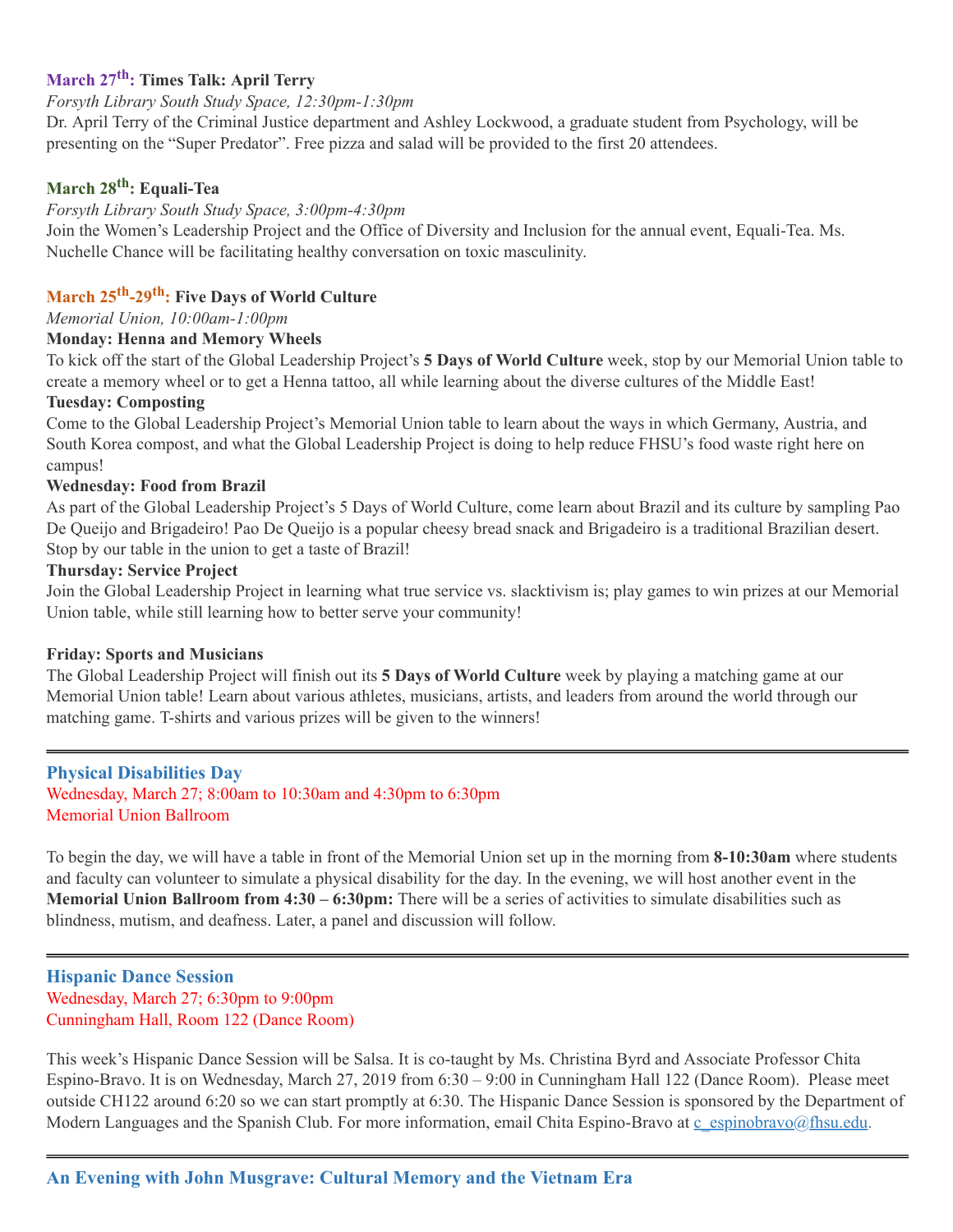Wednesday, March 27; 7:00pm to 9:00pm Memorial Union, Black and Gold Room

Join us on March 27, Wednesday, from 7PM to 9PM in the Memorial Union's Black and Gold Room for a talk with John Musgrave, Vietnam veteran, poet, storyteller who was featured in the Ken Burns documentary "The Vietnam War. " We will discuss the cultural and political legacy of the Vietnam Era, how it continues to influence us today, and what lessons America has learned or not learned from this turbulent time in history. Snacks and refreshments provided.

**Entrepreneur Direct: Special Guest Speaker Jim Brull** Thursday, March 28; 12:00pm to 1:15pm Memorial Union, Black and Gold Room

Jim Brull is the Co-founder and Managing Partner of Centroid. Centroid is a cloud services company providing applications and technology infrastructure to help clients modernize and grow their business. He has over 20 years of professional consulting and management expertise in system design and development, infrastructure, data architecture, and global system deployments. His experience prior to Centroid includes professional management consulting at Ernst and Young, and EDS. Jim earned a Bachelor of Business Administration in Marketing from Fort Hays State University in 1989 and received a Master's in Business Administration in Information Systems and Entrepreneurship from Baylor University.

Entrepreneur Direct is a FREE speaker series conducted by Fort Hays State University's Robbins College of Business and Entrepreneurship that features successful entrepreneurs in an informal setting accessible to students, faculty and the public. The program is intended to connect students with successful entrepreneurs who have stories and advice to share. A panel asks questions about entrepreneurship and encourages questions and interaction with the audience.

**Tertulia** Thursday, March 28; 3:30pm to 4:30pm Rarick Hall, Room 395

Come one, come all to Tertulia! Faculty, staff, students and people from the Hays community are invited to come practice Spanish in a fun and natural environment. The fun begins on March 28, 2019 in Rarick Hall 395 from 3:30 – 4:30. Tertulia is sponsored by the Department of Modern Languages. For more information contact, Dr. Chita Espino-Bravo at [c\\_espinobravo@fhsu.edu](mailto:c_espinobravo@fhsu.edu) or (785) 628-4263.

**Learning Disabilities Day** Thursday, March 28; 4:30pm to 6:30pm Memorial Union Ballroom

There will be a series of activities where students and faculty will simulate a variety of learning disabilities. Next, there will be a mock presentation to simulate the difficulty of following along in a lecture if a student had dyslexia. The event will conclude with discussion. "

**The Faulkner Challenge: \$10,000 in Cash Awards** Saturday, March 30; 9:00am to 1:30pm McCartney Hall, The W.R. and Yvonne Robbins College of Business & Entrepreneurship

The Center for Entrepreneurship at Fort Hays State University will host the Faulkner Challenge on March 30 at the W.R. and Yvonne Robbins College of Business and Entrepreneurship. Fort Hays State students and residents of a 26-county area of Northwest Kansas are eligible to compete for \$10,000 in cash awards.

Admission is free for participants and the public. Entries will be accepted until the March 20 deadline. The Faulkner Challenge is made possible by the generosity of alumnus, Kevin Faulkner. It is a business plan competition for new,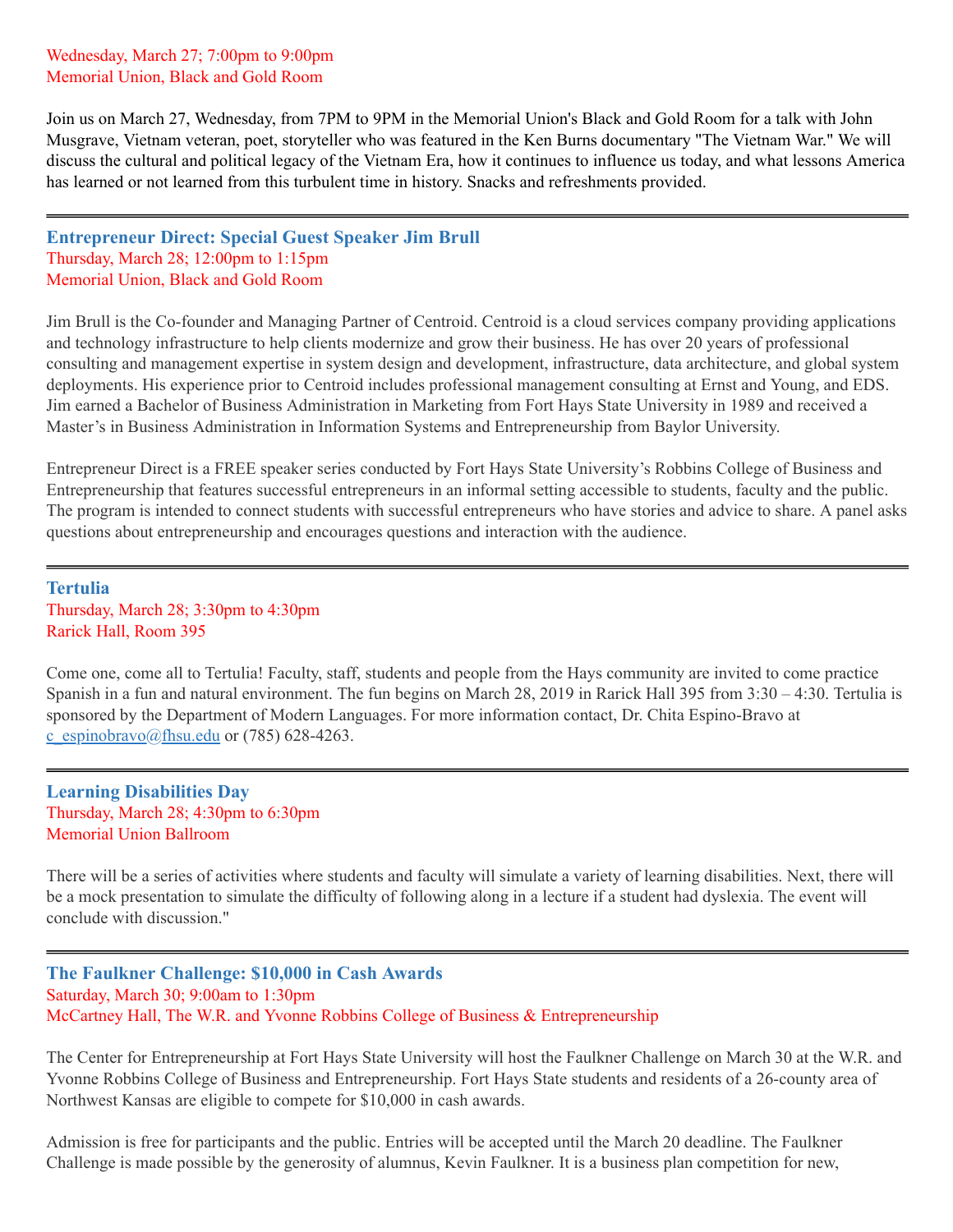independent proposed ventures in the conceptual, seed or startup stages.

For more information about the Faulkner Challenge, visit [https://www.fhsu.edu/cob/faulkner-challenge.](https://www.fhsu.edu/cob/faulkner-challenge)

For free tickets to watch the event, visit [https://www.eventbrite.com/e/faulkner-challenge-tickets-55640862317?](https://www.eventbrite.com/e/faulkner-challenge-tickets-55640862317?aff=ehomecard) aff=ehomecard.

For more information about the FHSU Center for Entrepreneurship, visit <https://www.fhsu.edu/cob/entrepreneurship>.

**Hays Symphony Orchestra Event** Saturday, March 30; 7:30pm Beach Schmidt Performing Arts Center

Experience the symphony of symphonies—Beethoven's Fifth with the Hays Symphony on Saturday, March 30th, 7:30pm at Beach Schmidt. Also featuring Haydn's Cello Concerto with Ben Cline, and Mozart's Magic Flute Overture.

Free tickets at [hayssymphony.org.](http://hayssymphony.org/)

**SAAC Dodgeball Tournament** Sunday, March 31; 1:00pm Cunningham Hall, Gym 120

SAAC Dodgeball Tournament, March 31 – 1:00pm CH Gym 120. Signup in the Union March 27-29 11:00-1:00pm. Entry fee \$20 with proceeds going to Make-A-Wish Foundation. Prizes include: Championship t-shirt, gift cards from McDonalds, Golden Q, Taco Shop, Jimmy Johns, H2O Float, BronzeOn, etc.

Questions contact Hannah at **[hmperkins@mail.fhsu.edu](mailto:hmperkins@mail.fhsu.edu)** 

**Opening Day of Intramural Softball** Monday, April 1; 4:30pm to 7:00pm Bickle-Schmidt softball fields

March 28<sup>th</sup> is the last day to sign up for slow pitch softball. April 1<sup>st</sup> is the opening day of softball; We will have a hotdog and hamburger feed, fastest pitch contest, homerun derby, and guess your pitching speed. This will take place at Bickle-Schmidt softball fields from 4:30pm – 7:00pm.

#### **Hispanic Film Festival** Monday, April 1; 6:00pm Albertson Hall, Room 169

The next film associated with the Hispanic Film Festival will be Monday, April 1, 2019. Tis film will start at 6:00 PM in Albertson Hall 169. We will be showing In the Time of the Butterflies, (2001), directed by Mariano Barroso. This film is open to all faculty, staff, students and the Hays community. For further information, contact Dr. Espino-Bravo at [c\\_espinobravo@fhsu.edu](mailto:c_espinobravo@fhsu.edu) or call the department office at (785) 628-4244.

**Science Café Presents: "Artificial Intelligence and the Future of Humanity"** Monday, April 1; 7:00pm The Venue @ Thirsty's, 2704 Vine Street, Hays, KS 67601

An optimistic journey through the advancement of machine learning and its impact on our society.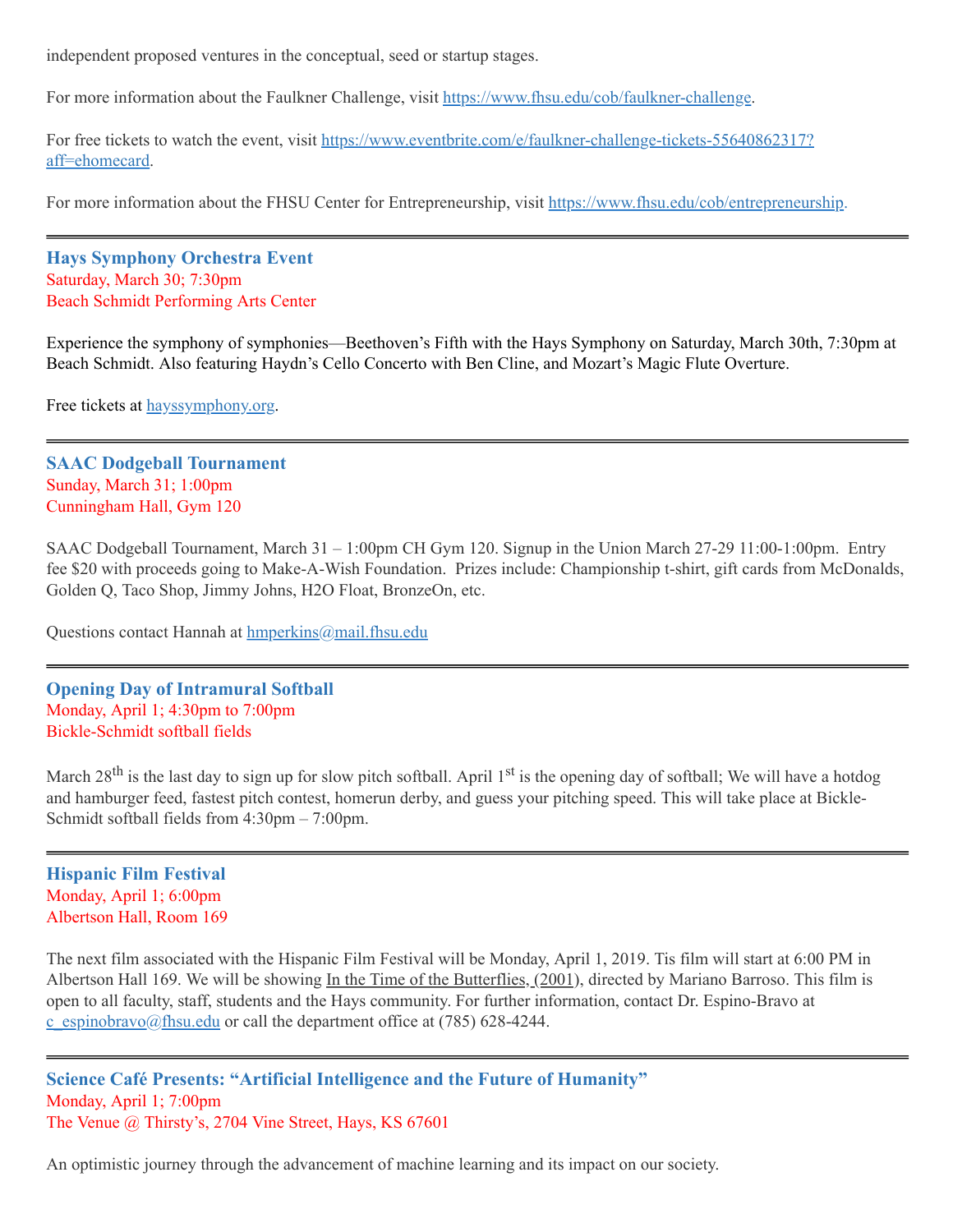Plus some practical tips on how to befriend your new boss, in case it is an AI.

Presenter: Dr. Nicholas Caporusso, Assistant Professor, Informatics, FHSU

Sponsored by Science and Mathematics Education Institute Free and Open to public

[www.fhsu.edu/smei](http://www.fhsu.edu/smei) [www.twitter.com/FHSUScienceCafe](http://www.twitter.com/FHSUScienceCafe)

**Ice Cream Social** Thursday, April 4; 6:00pm to 7:30pm Forsyth Library, South Study Area

Are you an undergraduate student who

- wants to improve grades and network with faculty?
- is interested in research and scholarly activities?
- likes free ice cream?

Come to the Ice Cream Social at Forsyth Library to see a showcase of Undergraduate Research Experience projects and connect with faculty and student researchers to meet a mentor for an invaluable, hands-on research experience.

I scream, you scream, we all scream for research!

*Sponsored by Forsyth Library and Undergraduate Research Experience*

#### **SBDC Tax Workshops** Dates & Times Listed Below

April 16<sup>th</sup>

- 1. 9:00am-12:00noon Small Business Tax
	- o Register at [https://ksbdc.ecenterdirect.com/events/24579](https://ksbdc.ecenterdirect.com/events/24579?fbclid=IwAR0xcA5JrJh0a2tvw3Cy7MPVOckeoszpeKN08yfGU7Duw03fzqMVdhptDVM)
	- o Breakfast provided!
- 2. 12:15-1:15pm Labor: Understanding Regulations, Forms & Reports
	- o Register at [https://ksbdc.ecenterdirect.com/events/24580](https://ksbdc.ecenterdirect.com/events/24580?fbclid=IwAR0ikHyomNaXV1Y9R39c2Q_7aHRsD0-0BXXKVqzqML3hj4UTuq6PJdJ_Ed8)
	- o Lunch provided!
- 3. 1:30pm-4:30pm Contractors Tax
	- o Register at [https://ksbdc.ecenterdirect.com/events/24581](https://ksbdc.ecenterdirect.com/events/24581?fbclid=IwAR2dC2BDuz1zFdKpcmWWvVQC9NUKmUun0dAOqpeIDQKNYZcSDxVC4sdw_IA)

# April 17<sup>th</sup>

- 1. 9:00am-12:00noon Agricultural Sales and Use Tax
	- a. Register at [https://ksbdc.ecenterdirect.com/events/24583](https://ksbdc.ecenterdirect.com/events/24583?fbclid=IwAR3uXwdNR_4jbKdFazmSCvAadQI04sv1z99iq79npxIFLyUsP2D2Iappu2A)
	- b. Breakfast provided!

All events are free of charge! Come listen to Carl York, Tax Specialist and Brett Gerber, State Auditor, talk about everything you need to know about Taxes for your small business! Please spread the word and invite friends to sign up and attend! If you have any questions, please contact the SBDC office at 785-628-5615 or [sbdcasst@fhsu.edu.](mailto:sbdcasst@fhsu.edu)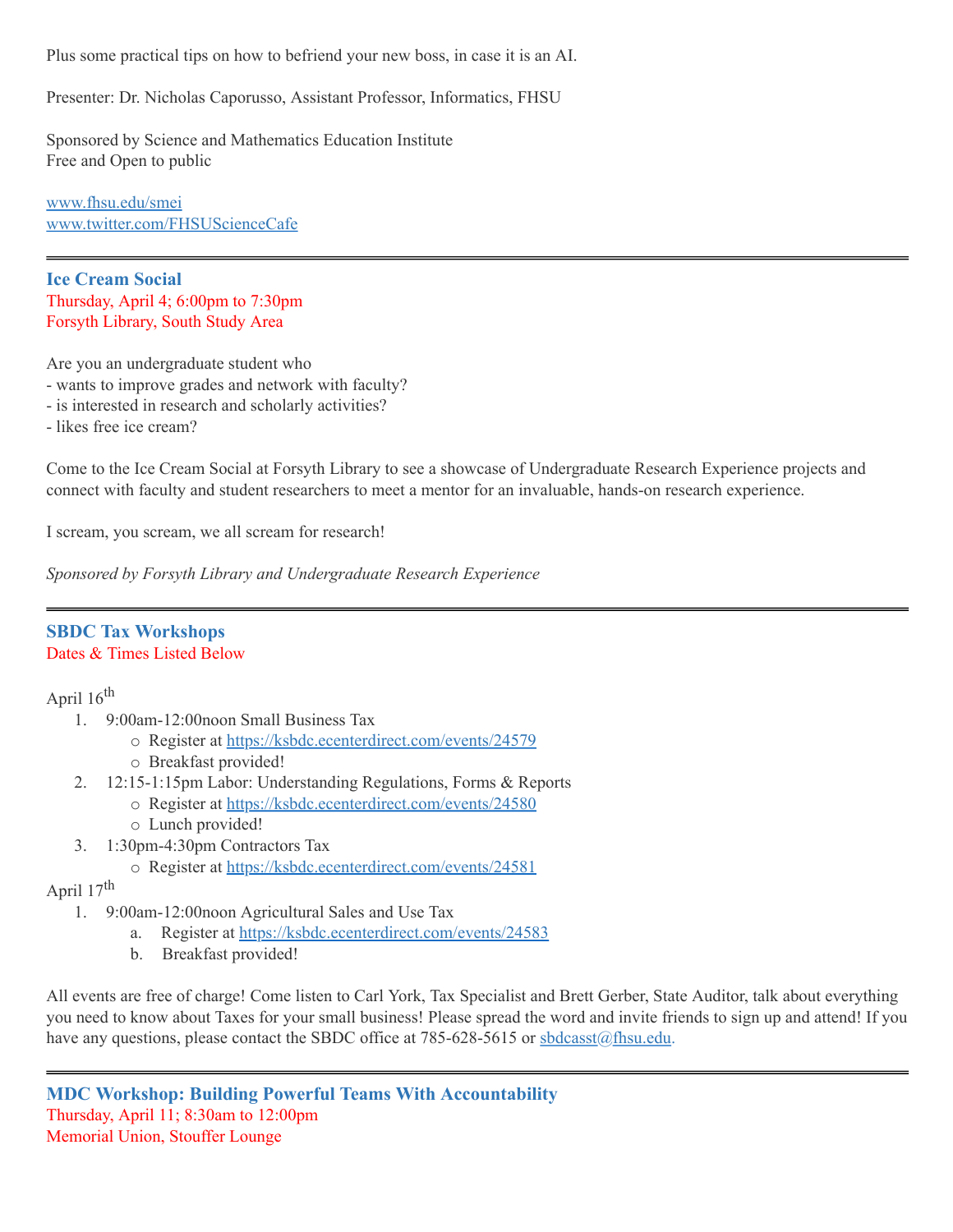We throw around the term accountability often in our organizations, but exactly how important is it to hold others accountable on a team? As employees we feel the heat to deliver on high expectations, often in shorter timeframes. In the MDC's upcoming workshop "Building Powerful Teams With Accountability" , you will learn how to hold others on a team accountable to achieve desired results, the importance of setting clear expectations, delivering in a shorter timeframe, and much more!

Building Powerful Teams With Accountability will be held on Apr. 11 from 8:30 – 12:00 in the Stouffer Lounge.

As FHSU faculty and staff, your registration fee is complimentary, thanks to your FHSU Vice President. *Limited funding is available annually per division***.**

Due to overwhelming response from the **Academic Affairs division**, the funds for those faculty & staff members have been used through July 31, 2019. For those in this division, workshop registration should be paid for **by department or personally**.

If you are an Academic Affairs member & are interested in attending this workshop, contact Hannah Hilker at 785-628-4121 or [hehilker@fhsu.edu](mailto:hehilker@fhsu.edu)

Otherwise, Registration can be completed online at <https://webapps.fhsu.edu/MDC2.0/Default.aspx> or by calling Hannah Hilker at (785) 628-4121.

### **LockDown Browser + Respondus Monitor: Instructor Training**

Learn how LockDown Browser and Respondus Monitor protect the integrity of your online tests in both proctored and nonproctored environments. 04/11/2019, 1-2pm, <http://tigerlearn.fhsu.edu/event/lockdown-browser-respondus-monitor-instructor-training-4/>

This in-depth training will focus on advanced features such as allowing iPads, calculators, spreadsheets, and the use of external websites during exams. 04/16/2019, 12-1pm, <http://tigerlearn.fhsu.edu/event/instructor-training-advanced-settings-for-lockdown-browser/>

Learn how LockDown Browser and Respondus Monitor protect the integrity of your online tests in both proctored and nonproctored environments. 04/23/2019, 2-3pm, <http://tigerlearn.fhsu.edu/event/lockdown-browser-respondus-monitor-instructor-training-5/>

For more training and events, please visit <http://tigerlearn.fhsu.edu/events/>

**MDC Workshop: Tech Tips in Business** Friday, April 19; 8:30am to 12:00pm Memorial Union, Stouffer Lounge

Today businesses can make sales, order inventory, and contact customers all with the click of a button. While many companies are utilizing massive and complex project management, customer relationship, and inventory management systems, there are an abundance of other cost-effective ways companies can use technology to increase productivity and efficiency in businesses of all sizes!

Start leveraging the potential of simple, yet impactful internet-based technology that can enhance the profile of your business today and prepare your company to compete better in the future in the Management Development Center (MDC) at FHSU's upcoming workshop *Tech Tips for Business*! The workshop will provide you with a better understanding of tools, systems, and topics, such as, responsive and progressive websites and applications, QR codes, chatbots, blockchain, cybersecurity, data orchestration, and artificial intelligence. Interactive examples and tutorials will demonstrate applications for businesses of any type, size, and sector. At the end of the workshop you will be able to quickly adopt and implement cost-effective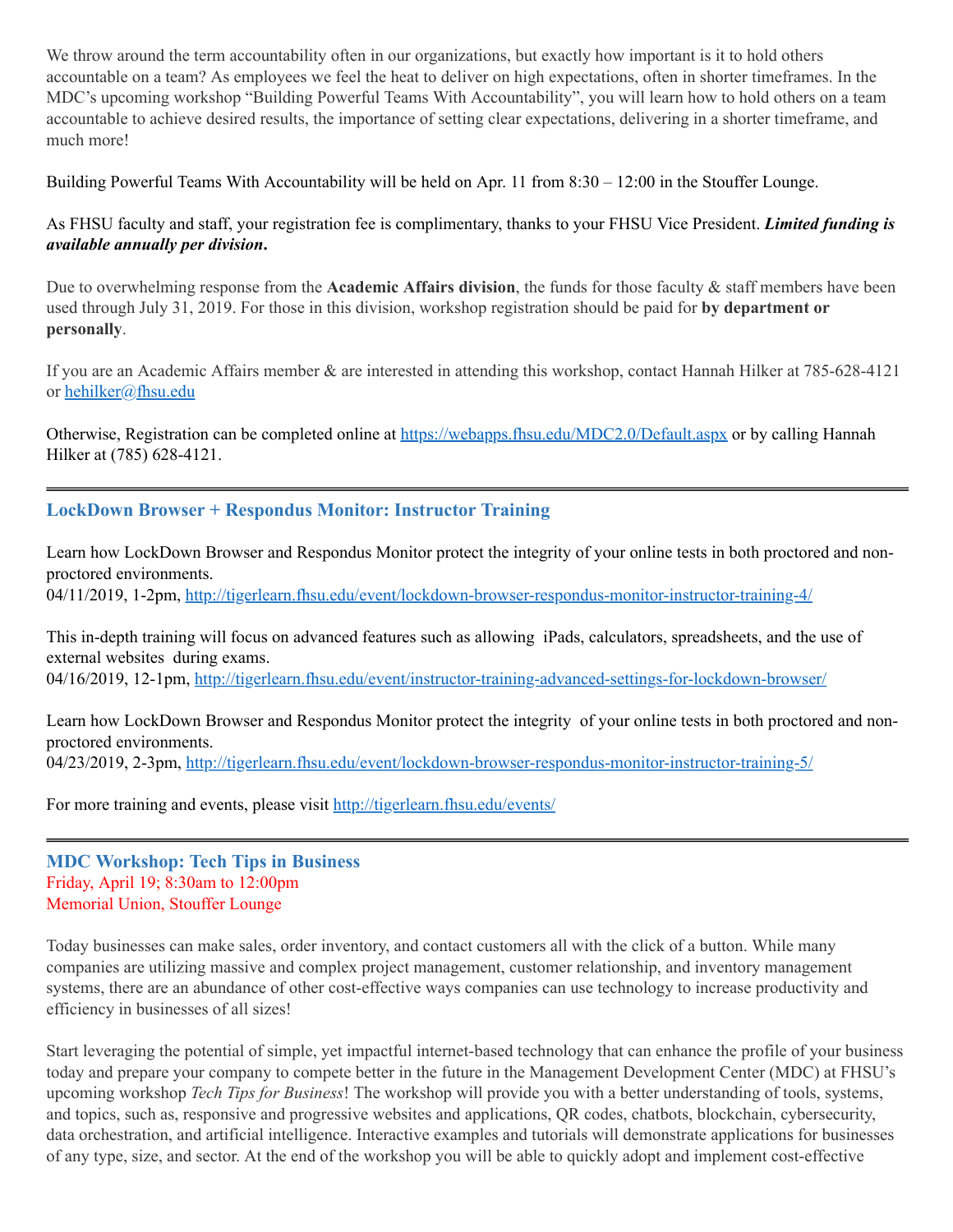solutions that can help you improve productivity, business performance, and customer engagement regardless of your current technical proficiency.

Tech Tips for Business will be held on Apr. 17 from 8:30 – 12:00 in the Stouffer Lounge.

As FHSU faculty and staff, your registration fee is complimentary, thanks to your FHSU Vice President. *Limited funding is available annually per division***.**

Due to overwhelming response from the **Academic Affairs division**, the funds for those faculty & staff members have been used through July 31, 2019. For those in this division, workshop registration should be paid for **by department or personally**.

If you are an Academic Affairs member & are interested in attending this workshop, contact Hannah Hilker at 785-628-4121 or [hehilker@fhsu.edu](mailto:hehilker@fhsu.edu).

Otherwise, Registration can be completed online at <https://webapps.fhsu.edu/MDC2.0/Default.aspx> or by calling Hannah Hilker at (785) 628-4121.

### **SHARE WITH STUDENTS**

# **Political Science Offers Students Four 8-Week Courses for Fall 2019**

Do you know a student looking for a course that can teach valuable skills and information that isn't a semester long? The Department of Political Science is pleased to offer four 8-week courses for Fall 2019, including:

**August 19, 2019- October 11, 2019** POLS 101 American Government POLS 380 Topics in Political Science: Activism And Resistance POLS 612 The Administrative Process **October 14, 2019- December 13, 2019** POLS 675 Seminar in Political Science: Politics and Sports

If you have any questions, please contact the Department of Political Science at 785-628-4425.

### **Presenting Like a Pro Workshop Series Concludes**

Forsyth Library, in partnership with the Scholarship Environment Committee and the Office of Scholarship & Sponsored Projects hosted the **Presenting Like A Pro** Workshop Series for students the 2019 spring semester. The series featured three distinct workshops including (1) Getting Started on Research, (2) Creating a Presentation Poster, and (3) Presenting with Confidence. These topics offered students valuable preparation for research projects, poster presentations, scholarly and creative projects, professional conferences, SACAD proposals, and much more.

The sessions have been made available online for those who couldn't attend or for those who need a refresher on the topics presented. The videos and presentation materials are accessible by visiting the following link: <https://tinyurl.com/present2019>.

Special thanks to our presenters and those who attended!

Like Forsyth Library on social media @fhsulibrary to learn more about opportunities like this.

# **NEW! Certificate in Writing**

This certificate program will help students develop the written communication proficiency so valued across the professions and will complement any major. Students will develop their creative and analytic skills in a variety of